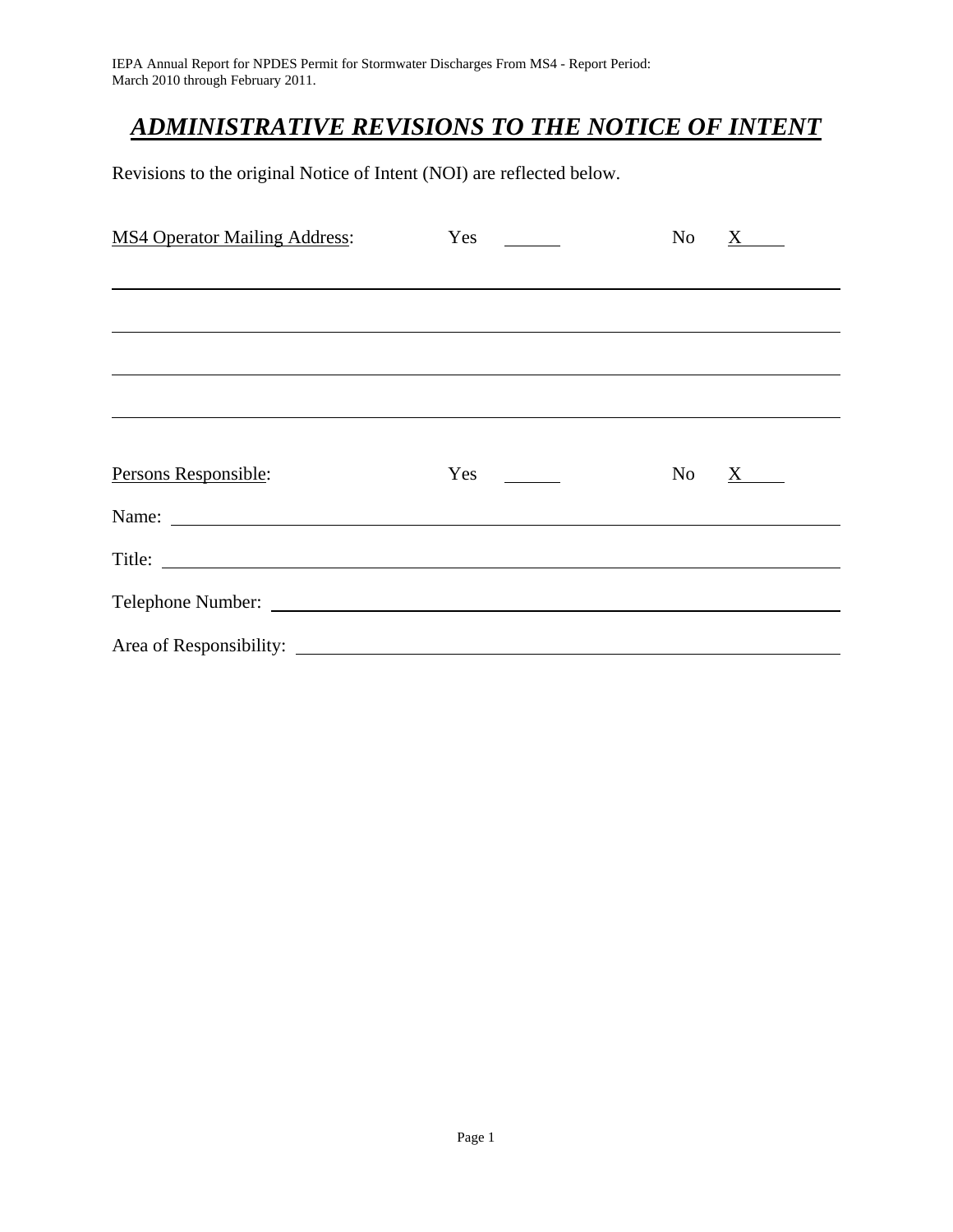IEPA Annual Report for NPDES Permit for Stormwater Discharges From MS4 - Report Period: March 2010 through February 2011.

### *Introduction*

In 2003, Madison County (County), Illinois, and its communities created a Co-Permittee Group to join forces in complying with the National Pollutant Discharge Elimination System (NPDES) for Municipal Separate Storm Sewer Systems (MS4) Phase II requirements. As stated in the original 2003 Notice of Intent (NOI), the County and the Co-Permittee communities were to pool resources and work together to comply with the commitments made within the NOI for the benefit of all within the County.

The Co-Permittee Group was active during this reporting period. Significant progress was made sharing Best Management Practices (BMPs) for document retention, outfall mapping, operation procedures, and maintenance activities.

### *Best Management Practice (BMP) Summary of 2009-2010 Activities*

In 2003, each member of the Co-Permittee Group submitted a NOI in compliance with the first 5-year cycle. In 2008, a NOI was submitted in compliance with the next 5-year cycle, as written in the first MS4 permit. The 2009 NOI was submitted in compliance with additional requirements of the Illinois Environmental Protection Agency (IEPA) in the second MS4 permit. As stated in the 2003, 2008, and 2009 NOI, each Co-Permittee Member identified certain activities to comply with the Phase II requirements. Below is an abbreviated summary of the BMPs that were written in the NOI for each of the minimum control measures.

### **March 2010-February 2011:**

- 1) **A.1-** A green infrastructure stormwater brochure was created to comply with the 2009 permit. This brochure includes information on practices such as green roofs, rain barrels, and permeable pavement.
- 2) **A.4-** Madison County was responsible for the booth at the County Fair and survey collection data was provided to the Madison County Stormwater Commission.
- 3) **A.5** Co-Permittee Group developed a program for distribution of brochures in the elementary school system. Communities received information on permit guidelines and examples of stormwater presentations.
- 4) **B.3** Madison County developed a webpage to communicate activities on stormwater education and on-going projects. Information is also posted on the MS4 program, ordinances, and the stormwater plan.
- 5) **B.3** The Co-Permittee Group met four (4) times to complete training and to develop and submit the annual report.
- 6) **B.6-** Each community was made aware of County sponsored events. Madison County was responsible for program development and coordination.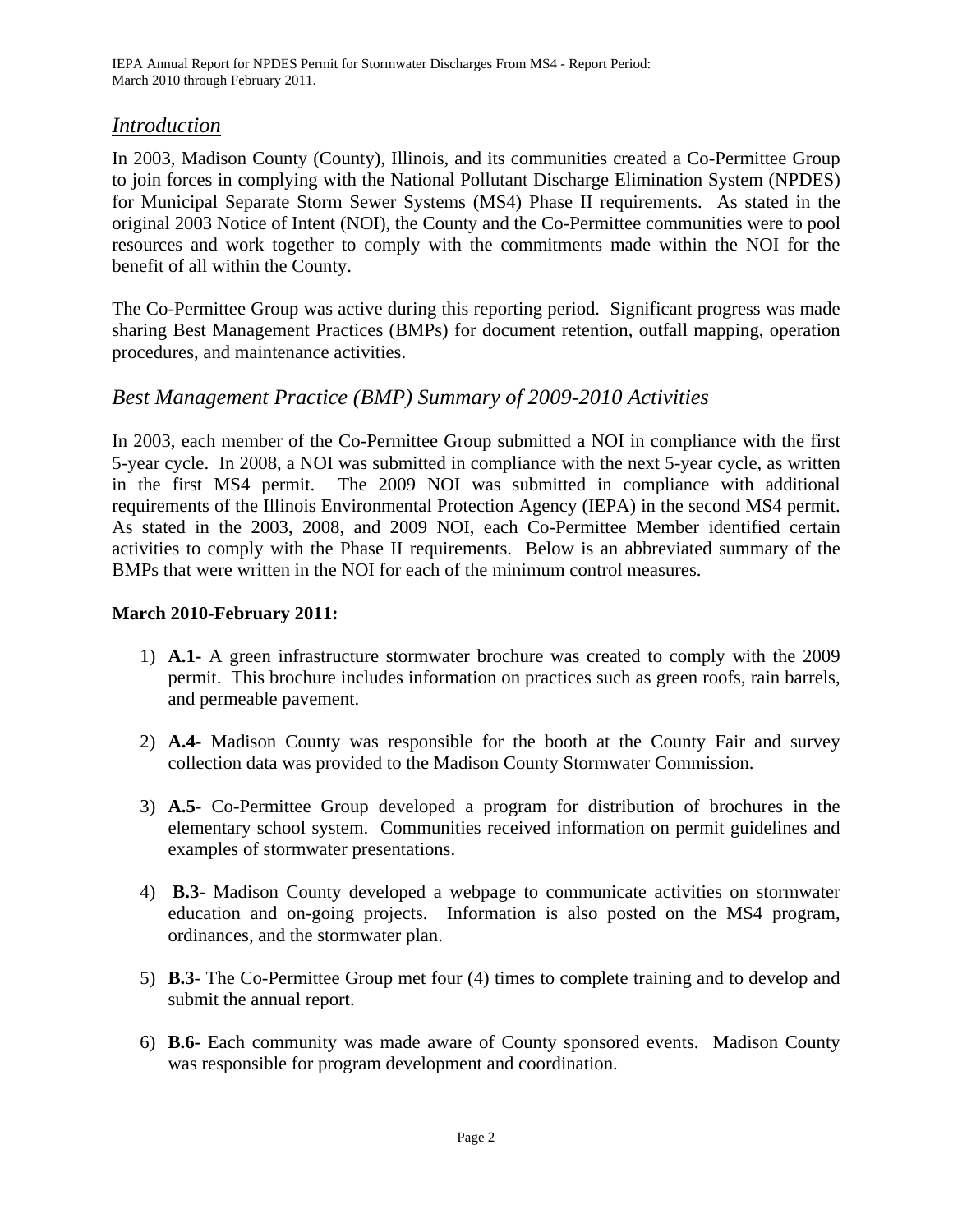- 7) **C.1-** The Co-Permittee Group incorporated stream map reviews in training activities and promoted stream observations associated with road maintenance activities.
- 8) **C.2, 9-** Changes to ordinances on illicit discharge have been delayed until completion of the County Stormwater Master Plan. Madison County is working with the Stormwater Commission to prepare a Master Plan for the County. The Master Plan is currently in development, with Phase I to be completed in July 2011.
- 9) **C.5-** Communities reviewed the inlet stenciling program. Standards for inlet stencils were provided to the Co-Permittee Group.
- 10) **D.1, E.2, D.4, E.4-** Changes to ordinances on construction and post-construction have been delayed until completion of the County Stormwater Master Plan.
- 11) **D.5-** Madison County continued to maintain a stormwater hotline number to address public concerns related to stormwater issues.
- 12) **D.6, E.5-** Madison County assisted in planning an Erosion Workshop to promote BMP construction practices.
- 13) **F.1-** The Co-Permittee group conducted a site visit of the Madison County Highway Department to discuss potential sources of pollution from municipal operations and best management practices to minimize pollution. The training course also covered MS4 documentary requirements and green infrastructure topics, including the recently implemented grant program.
- 14) **F.6-** Operation procedures for street department activities were reviewed and modified when needed. Co-Permittee meetings included reference to review and update requirements.

The following pages highlight changes made to the BMPs from the NOI, BMP status, and activities planned for the next reporting year. A list of construction projects and additional information is also provided from the County and each community.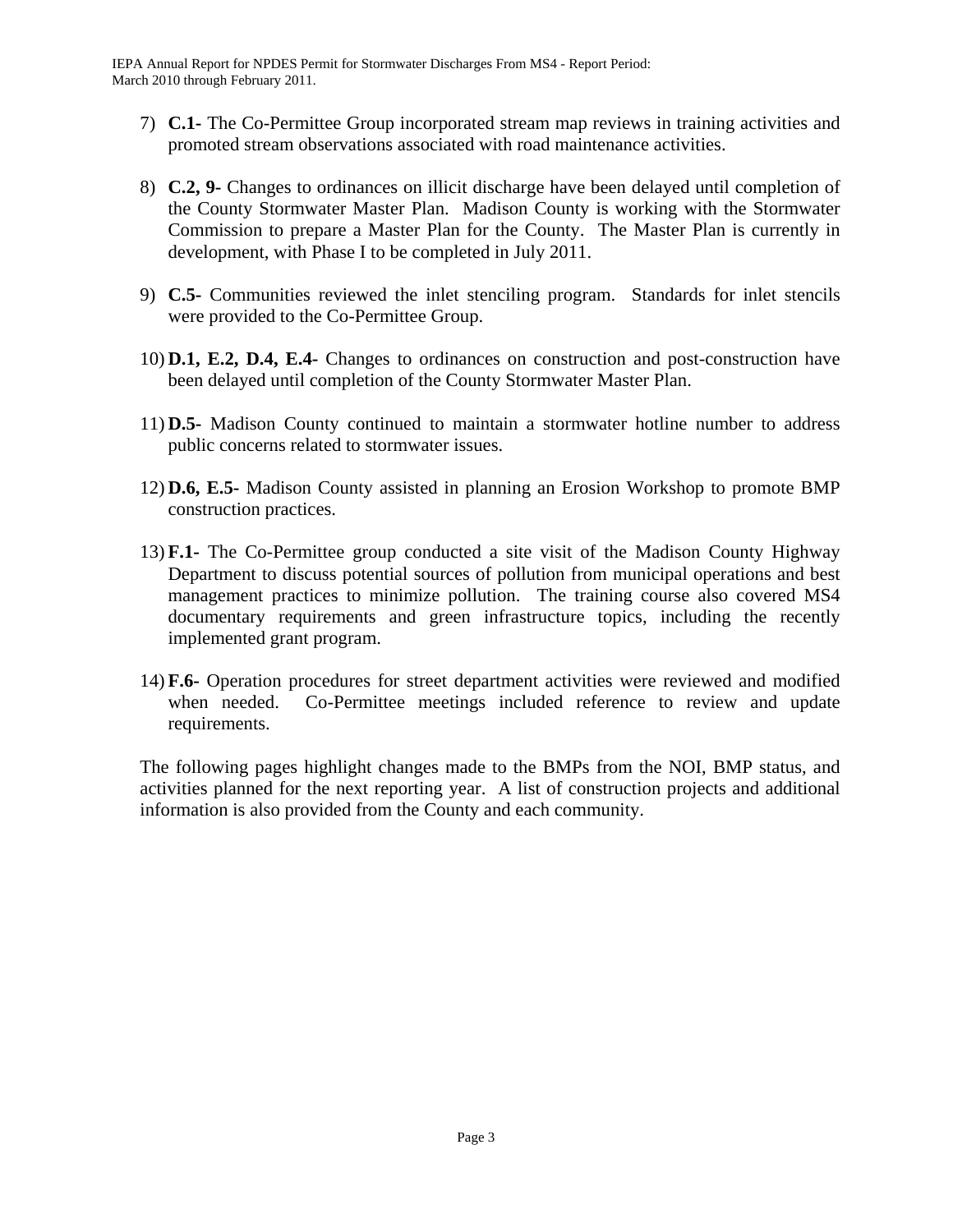

**Illinois Environmental Protection Agency** 

| • 1021 North Grand Avenue East • P.O. Box 19276 • Springfield • Illinois • 62794-9276<br>Bureau of Water                                                                                                                                                                                                                                |
|-----------------------------------------------------------------------------------------------------------------------------------------------------------------------------------------------------------------------------------------------------------------------------------------------------------------------------------------|
| Division of Water Pollution Control                                                                                                                                                                                                                                                                                                     |
| <b>ANNUAL FACILITY INSPECTION REPORT</b>                                                                                                                                                                                                                                                                                                |
| for NPDES Permit for Storm Water Discharges from Separate Storm Sewer Systems (MS4)                                                                                                                                                                                                                                                     |
| This fillable form may be completed online, a copy saved locally, printed and signed before it is submitted to the                                                                                                                                                                                                                      |
| Compliance Assurance Section at the above address. Complete each section of this report.                                                                                                                                                                                                                                                |
| To March, 2011<br>Report Period: From March, 2010<br>Permit No. ILR40 0328                                                                                                                                                                                                                                                              |
| MS4 OPERATOR INFORMATION: (As it appears on the current permit)                                                                                                                                                                                                                                                                         |
| Name: VILLAGE OF EAST ALTON                                                                                                                                                                                                                                                                                                             |
| County: Madison<br>Mailing Address: 119 WEST MAIN STREET                                                                                                                                                                                                                                                                                |
| Zip: 62024<br>Telephone: 618-259-8069<br>State: IL<br>City: EAST ALTON                                                                                                                                                                                                                                                                  |
| Email Address:<br><b>Contact Person: DENNY WEBER</b><br>(Person responsible for Annual Report)                                                                                                                                                                                                                                          |
| Name(s) of governmental entity(ies) in which MS4 is located: (As it appears on the current permit)                                                                                                                                                                                                                                      |
| <b>MADISON COUNTY</b><br>ILLINOIS DEPARTMENT OF TRANSPORATION                                                                                                                                                                                                                                                                           |
| WOOD RIVER TOWNSHIP                                                                                                                                                                                                                                                                                                                     |
| THE FOLLOWING ITEMS MUST BE ADDRESSED.                                                                                                                                                                                                                                                                                                  |
| A. Changes to best management practices (check appropriate BMP change(s) and attach information<br>regarding change(s) to BMP and measurable goals.)                                                                                                                                                                                    |
| 4. Construction Site Runoff Control<br>$\Box$<br>1. Public Education and Outreach<br>☑                                                                                                                                                                                                                                                  |
| 5. Post-Construction Runoff Control<br>2. Public Participation/Involvement                                                                                                                                                                                                                                                              |
| 6. Pollution Prevention/Good Housekeeping<br>$\triangledown$<br>3. Illicit Discharge Detection & Elimination                                                                                                                                                                                                                            |
| B. Attach the status of compliance with permit conditions, an assessment of the appropriateness of your identified best<br>management practices and progress towards achieving the statutory goal of reducing the discharge of pollutants to the<br>MEP, and your identified measurable goals for each of the minimum control measures. |
| C. Attach results of information collected and analyzed, including monitoring data, if any during the reporting period.                                                                                                                                                                                                                 |
| D. Attach a summary of the storm water activities you plan to undertake during the next reporting cycle (including an<br>implementation schedule.)                                                                                                                                                                                      |
| E. Attach notice that you are relying on another government entity to satisfy some of your permit obligations (if applicable).                                                                                                                                                                                                          |
| F. Attach a list of construction projects that your entity has paid for during the reporting period.                                                                                                                                                                                                                                    |
| Any person who knowingly makes a false, fictitious, or fraudulent material statement, orally or in writing, to the Illinois EPA<br>commits a Clasg 4 felony. A second or subsequent offense after conviction is a Class 3 felony. (415 ILCS 5/44(h))                                                                                    |
|                                                                                                                                                                                                                                                                                                                                         |
| Owner Sighature:                                                                                                                                                                                                                                                                                                                        |
| Title:                                                                                                                                                                                                                                                                                                                                  |
| EMAIL COMPLETED FORM TO: epa.ms4annualinsp@illinois.gov                                                                                                                                                                                                                                                                                 |
| or Mail to: ILLINOIS ENVIRONMENTAL PROTECTION AGENCY                                                                                                                                                                                                                                                                                    |
| <b>WATER POLLUTION CONTROL</b><br><b>COMPLIANCE ASSURANCE SECTION #19</b><br>1021 NORTH GRAND AVENUE EAST<br>POST OFFICE BOX 19276<br>SPRINGFIELD, ILLINOIS 62794-9276                                                                                                                                                                  |

This Agency is authorized to require this information under Section 4 and Title X of the Environmental Protection Act (415 ILCS 5/4, 5/39). Failure to disclose this<br>information may result in: a civil penalty of not to exce WPC 691 Rev 6/10 has been approved by the Forms Management Center.

IL 532 2585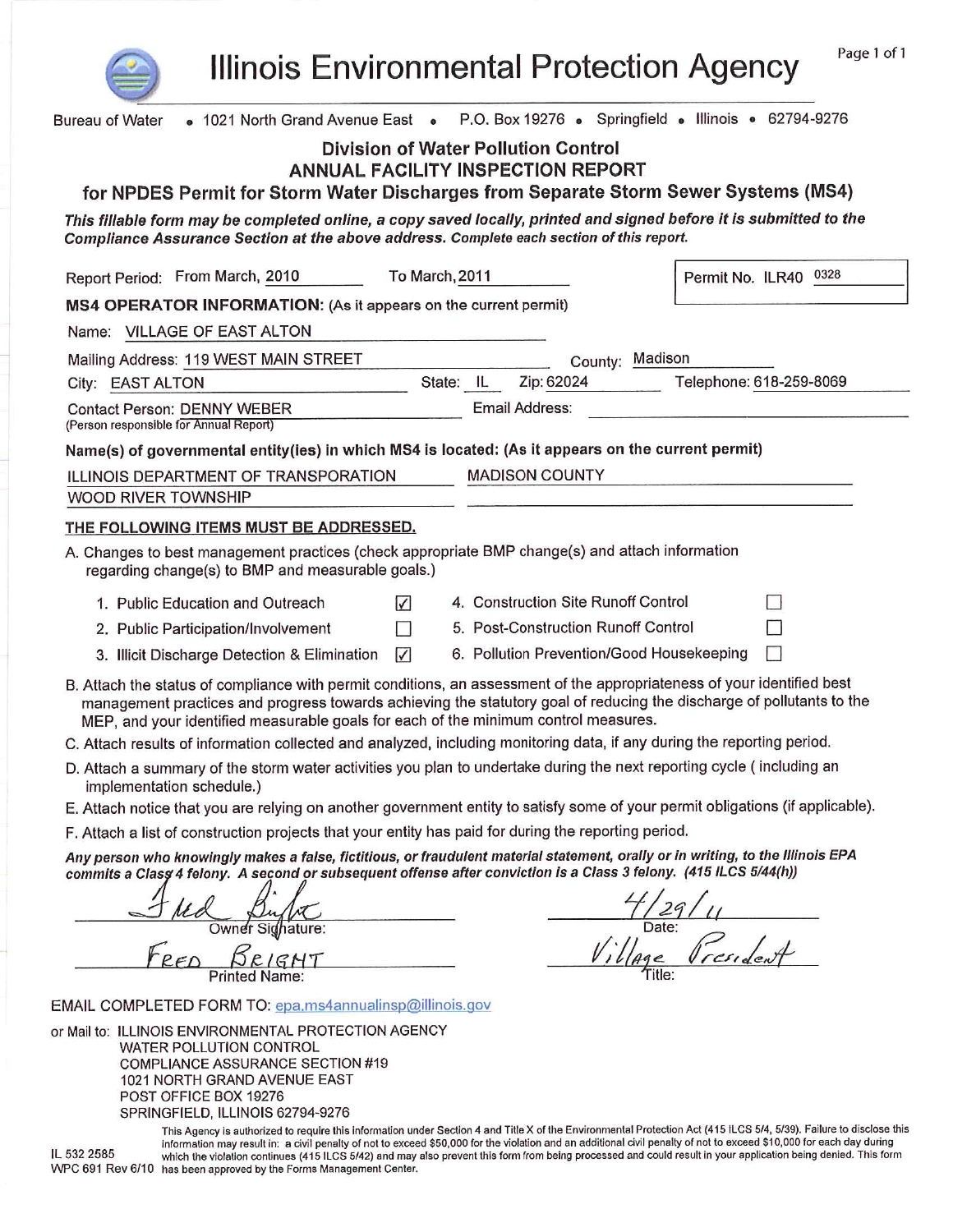| <b>COMMUNITY NAME:</b>                                                                                                                | <b>Village of East Alton</b>                                                                                                                                                                                                                                                                                             | <b>PERMIT#:</b>                                                                                                     |            | ILR400328                                                                                           |                                               |
|---------------------------------------------------------------------------------------------------------------------------------------|--------------------------------------------------------------------------------------------------------------------------------------------------------------------------------------------------------------------------------------------------------------------------------------------------------------------------|---------------------------------------------------------------------------------------------------------------------|------------|-----------------------------------------------------------------------------------------------------|-----------------------------------------------|
|                                                                                                                                       | IEPA Annual Report for Stormwater Discharges from MS4 Communities- Period: March 2010 through February 2011                                                                                                                                                                                                              |                                                                                                                     |            |                                                                                                     |                                               |
| A. Changes to Best<br>any changes to the<br>BMPs?                                                                                     | <b>B.</b> The status of compliance with the permit, the<br>Management- Were there appropriateness of the BMP and progress towards<br>achieving reduction of discharged pollutants to the<br>MEP, and identified measurable goals for each of the                                                                         | C. Provide results of<br>information collected and<br>analyzed, including monitoring<br>data. Information attached? |            | D. Summarize the stormwater activities you plan to<br>undertake with an implementation schedule     |                                               |
| Comment                                                                                                                               | Ø O minimum control measures.                                                                                                                                                                                                                                                                                            | If attached information,<br>describe.                                                                               | <b>VES</b> | $\overline{2}$<br>Activity                                                                          | <b>Schedule</b>                               |
|                                                                                                                                       | <b>BMP No. A.1- Distributed Paper Materials- Informational Brochures</b>                                                                                                                                                                                                                                                 |                                                                                                                     |            |                                                                                                     |                                               |
|                                                                                                                                       | Milestone For Reporting Year: A green infrastructure stormwater brochure was created to comply with the 2009 permit. This brochure includes information on practices                                                                                                                                                     |                                                                                                                     |            |                                                                                                     |                                               |
|                                                                                                                                       | such as green roofs, rain barrels, and permeable pavement.                                                                                                                                                                                                                                                               |                                                                                                                     |            |                                                                                                     |                                               |
|                                                                                                                                       | The Village printed 3000 stormwater brochures and<br>mailed to the residents. Stormwater brochures are also<br>X available to residents at Village Hall and the Zoning<br>Office. An article on stormwater pollution was included<br>in a Village newsletter distributed to 3000 residents.                              |                                                                                                                     |            | The new green infrastructure<br>stormwater brochures will be<br>X<br>posted in a public facility.   | Ongoing through<br>2011-2012 permit<br>year.  |
|                                                                                                                                       | BMP No. A.4- Community Event- Sponsor annual booth at Madison County Fair                                                                                                                                                                                                                                                |                                                                                                                     |            |                                                                                                     |                                               |
|                                                                                                                                       | Milestone For Reporting Year: Madison County was responsible for the booth at the County Fair and survey collection data was provided to the Madison County                                                                                                                                                              |                                                                                                                     |            |                                                                                                     |                                               |
| Stormwater Commission.                                                                                                                |                                                                                                                                                                                                                                                                                                                          |                                                                                                                     |            |                                                                                                     |                                               |
| County will not<br>participate in the<br>2011 County Fair.<br>X<br>Outreach will be<br>expanded at<br>schools and public<br>meetings. | Madison County sponsored a booth at the County Fair<br>during the week of July 25-31, 2010 in Highland, IL.<br>The County distributed 3,000 brochures- along with<br>pencils, rulers, and educational information to children<br>to communicate the importance of best management<br>practices to protect water quality. |                                                                                                                     |            | No milestone for the reporting<br>X<br>year.                                                        |                                               |
| <b>BMP No. A.5- Classroom Education Material</b>                                                                                      |                                                                                                                                                                                                                                                                                                                          |                                                                                                                     |            |                                                                                                     |                                               |
|                                                                                                                                       | Milestone For Reporting Year: Co-Permittee Group developed a program for distribution of brochures in the elementary school system. Communities received information                                                                                                                                                     |                                                                                                                     |            |                                                                                                     |                                               |
|                                                                                                                                       | on permit guidelines and examples of stormwater presentations.                                                                                                                                                                                                                                                           |                                                                                                                     |            |                                                                                                     |                                               |
|                                                                                                                                       | Χ                                                                                                                                                                                                                                                                                                                        | Review of Classroom<br>Education Materials- See X<br>page 10.                                                       |            | Communities will track the number<br>of brochures and other materials<br>handed out to the schools. | On-going through<br>2011-2012 permit<br>year. |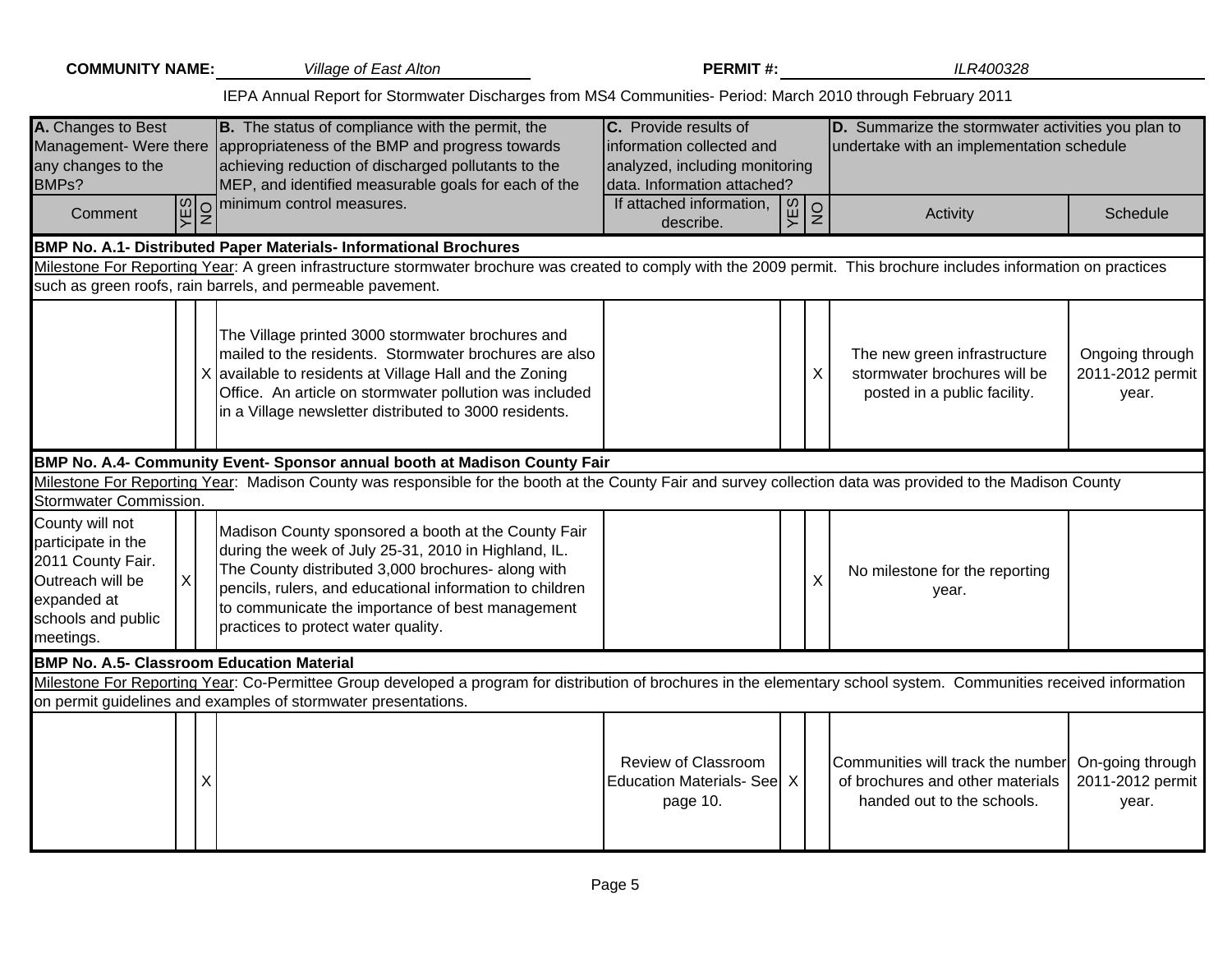| <b>COMMUNITY NAME:</b>                            | Village of East Alton                                                                                                                                                                                                                                                                                                                                      | <b>PERMIT#:</b>                                                                                                     |                  | ILR400328                                                                                                                                                                                 |                                               |
|---------------------------------------------------|------------------------------------------------------------------------------------------------------------------------------------------------------------------------------------------------------------------------------------------------------------------------------------------------------------------------------------------------------------|---------------------------------------------------------------------------------------------------------------------|------------------|-------------------------------------------------------------------------------------------------------------------------------------------------------------------------------------------|-----------------------------------------------|
|                                                   | IEPA Annual Report for Stormwater Discharges from MS4 Communities- Period: March 2010 through February 2011                                                                                                                                                                                                                                                |                                                                                                                     |                  |                                                                                                                                                                                           |                                               |
| A. Changes to Best<br>any changes to the<br>BMPs? | <b>B.</b> The status of compliance with the permit, the<br>Management- Were there appropriateness of the BMP and progress towards<br>achieving reduction of discharged pollutants to the<br>MEP, and identified measurable goals for each of the                                                                                                           | C. Provide results of<br>information collected and<br>analyzed, including monitoring<br>data. Information attached? |                  | D. Summarize the stormwater activities you plan to<br>undertake with an implementation schedule                                                                                           |                                               |
| Comment                                           | $\left \frac{\omega}{\zeta}\right $ minimum control measures.                                                                                                                                                                                                                                                                                              | If attached information,<br>describe.                                                                               | $\frac{VES}{NO}$ | Activity                                                                                                                                                                                  | Schedule                                      |
|                                                   | BMP No. B.3- Stakeholder's Meeting- Annual Press Release                                                                                                                                                                                                                                                                                                   |                                                                                                                     |                  |                                                                                                                                                                                           |                                               |
|                                                   | Milestone For Reporting Year: Madison County developed a webpage to communicate activities on stormwater education and on-going projects. Information is also posted<br>on the MS4 program, ordinances, and the stormwater plan.                                                                                                                           |                                                                                                                     |                  |                                                                                                                                                                                           |                                               |
| X                                                 |                                                                                                                                                                                                                                                                                                                                                            |                                                                                                                     | $\mathsf{X}$     | No milestone developed for<br>permitted year.                                                                                                                                             |                                               |
|                                                   | BMP No. B-3- Stakeholder's Meeting- Coordinate Meetings and Annual Reports                                                                                                                                                                                                                                                                                 |                                                                                                                     |                  |                                                                                                                                                                                           |                                               |
|                                                   | Milestone For Reporting Year: The Co-Permittee Group met four (4) times to complete training and to develop and submit the annual report.                                                                                                                                                                                                                  |                                                                                                                     |                  |                                                                                                                                                                                           |                                               |
|                                                   | Co Permittee Meetings were held on April 7th, June<br>23rd, October 21st, and January 12th. Annual reports<br>were provided to communities on 4-7-10 and submitted<br>$\chi$ to IEPA on 5-28-10 for the 2009-2010 year. Meeting<br>topics included: Annual Reporting, Soil Maps,<br>Operations Training, and TDMLs. The Village attended<br>four meetings. |                                                                                                                     | X                | The community will continue to<br>meet with Co-Permittee Group to<br>share BMPs and training<br>opportunities. The Co-Permittee<br>Group has planned four<br>meeting/training activities. | On-going through<br>2011-2012 permit<br>year. |
|                                                   | BMP No. B.6- Program Coordination- Participate in programs targeted at public awareness, including: inlet stenciling and Stormwater Hotline                                                                                                                                                                                                                |                                                                                                                     |                  |                                                                                                                                                                                           |                                               |
|                                                   | Milestone for Reporting Year: Each community was made aware of County sponsored events. Madison County was responsible for program development and coordination.                                                                                                                                                                                           |                                                                                                                     |                  |                                                                                                                                                                                           |                                               |
|                                                   | Annual Stream Cleanup Day was conducted on October<br>8, 2010. The Village removed 20 bags of trash, 4 tires,<br>X and one large stump. The Village also cleaned<br>Lakeside Ditch in which 25 bags of trash and limbs were<br>removed.                                                                                                                    | Review of Annual<br>Stream Cleanup Day &<br>Summary of<br>County-wide Flood<br>Management-<br>See page 11           | X                | Madison County will continue to<br>promote programs related to<br>stormwater activities. Multiple<br>media outlets will be used to<br>communicate with municipalities.                    | On-going through<br>2011-2012 permit<br>year. |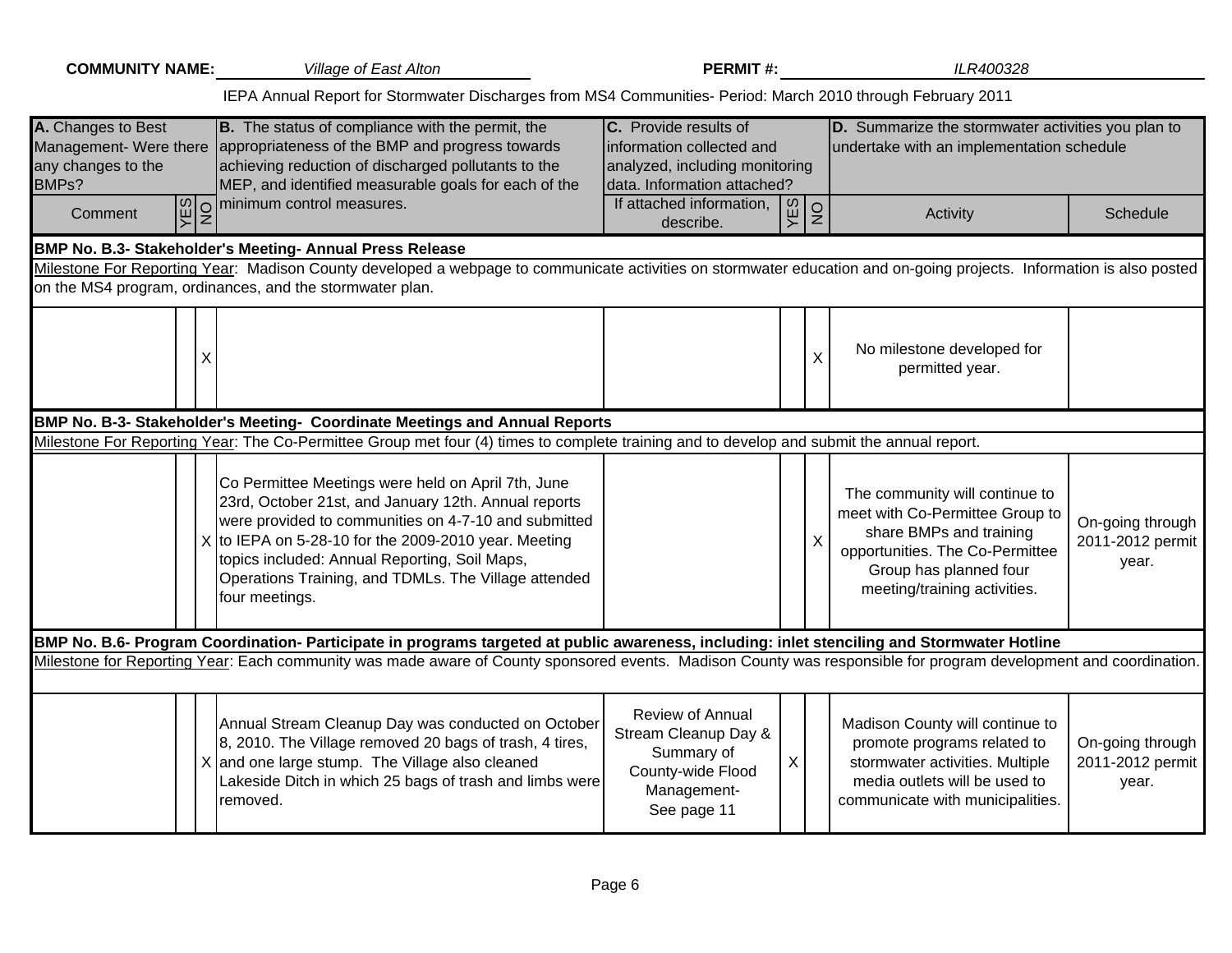| <b>COMMUNITY NAME:</b> Village of East Alton                                               |                                                                                                                                                                                                                                                                                                                     | <b>PERMIT#:</b>                                                                                                            |     |               | ILR400328                                                                                                                                                   |                                               |
|--------------------------------------------------------------------------------------------|---------------------------------------------------------------------------------------------------------------------------------------------------------------------------------------------------------------------------------------------------------------------------------------------------------------------|----------------------------------------------------------------------------------------------------------------------------|-----|---------------|-------------------------------------------------------------------------------------------------------------------------------------------------------------|-----------------------------------------------|
|                                                                                            | IEPA Annual Report for Stormwater Discharges from MS4 Communities- Period: March 2010 through February 2011                                                                                                                                                                                                         |                                                                                                                            |     |               |                                                                                                                                                             |                                               |
| A. Changes to Best<br>any changes to the<br>BMPs?                                          | <b>B.</b> The status of compliance with the permit, the<br>Management- Were there appropriateness of the BMP and progress towards<br>achieving reduction of discharged pollutants to the<br>MEP, and identified measurable goals for each of the                                                                    | <b>C.</b> Provide results of<br>information collected and<br>analyzed, including monitoring<br>data. Information attached? |     |               | D. Summarize the stormwater activities you plan to<br>undertake with an implementation schedule                                                             |                                               |
| Comment                                                                                    | $\left \frac{\omega}{\zeta}\right $ minimum control measures.                                                                                                                                                                                                                                                       | If attached information,<br>describe.                                                                                      | YES | $\frac{1}{2}$ | Activity                                                                                                                                                    | Schedule                                      |
| <b>BMP No. C.1- Storm Sewer Map Preparation</b>                                            |                                                                                                                                                                                                                                                                                                                     |                                                                                                                            |     |               |                                                                                                                                                             |                                               |
| maintenance activities.                                                                    | Milestone for Reporting Year: The Co-Permittee Group incorporated stream map reviews in training activities and promoted stream observations associated with road                                                                                                                                                   |                                                                                                                            |     |               |                                                                                                                                                             |                                               |
|                                                                                            | Co-Permittee communities continued comprehensive<br>GPS outfall mapping. Madison County provided access<br>$\frac{1}{\sqrt{2}}$ to GPS equipment for communities without such<br>equipment. In the Village, 100% of outfall mapping was<br>completed. Stream observations were performed during<br>the permit year. |                                                                                                                            |     | X             | Updated maps will be provided to<br>the Co-Permittee member<br>communities. They will also be<br>performing stream observations.                            | On-going through<br>2011-2012 permit<br>year. |
|                                                                                            | BMPs No. C.2, C.9- Regulatory Control Program- Ordinance language for Illicit discharge/public notification                                                                                                                                                                                                         |                                                                                                                            |     |               |                                                                                                                                                             |                                               |
|                                                                                            | Milestone for Reporting Year: Madison County worked with the Stormwater Commission to prepare a Master Plan for the County. The Master Plan is currently in<br>development, with Phase I to be completed in July 2011. Modifications to ordinances will be performed upon completion of the Master Plan.            |                                                                                                                            |     |               |                                                                                                                                                             |                                               |
| County adoption of<br>revised ordinance<br>$\mathsf{X}% _{0}$<br>schedule was<br>modified. | The Village's Stormwater Ordinance does not contain a<br>section on illicit discharge.                                                                                                                                                                                                                              |                                                                                                                            |     | $\mathsf{X}$  | Modifications to the ordinance will<br>be completed as part of this<br>process. Communication<br>brochures will be distributed<br>throughout the community. | On-going through<br>2011-2012 permit<br>year. |
| <b>BMP No. C.5- Inlet Stenciling</b>                                                       |                                                                                                                                                                                                                                                                                                                     |                                                                                                                            |     |               |                                                                                                                                                             |                                               |
|                                                                                            | Milestone for Reporting Year: Communities were to complete stenciling program. Standards for inlet stencils were provided to the Co-Permittee Group.                                                                                                                                                                |                                                                                                                            |     |               |                                                                                                                                                             |                                               |
|                                                                                            | The Village has 30 inlets marked and 40 inlets that are<br>unmarked.                                                                                                                                                                                                                                                |                                                                                                                            | X   |               | No milestone for the reporting<br>year.                                                                                                                     |                                               |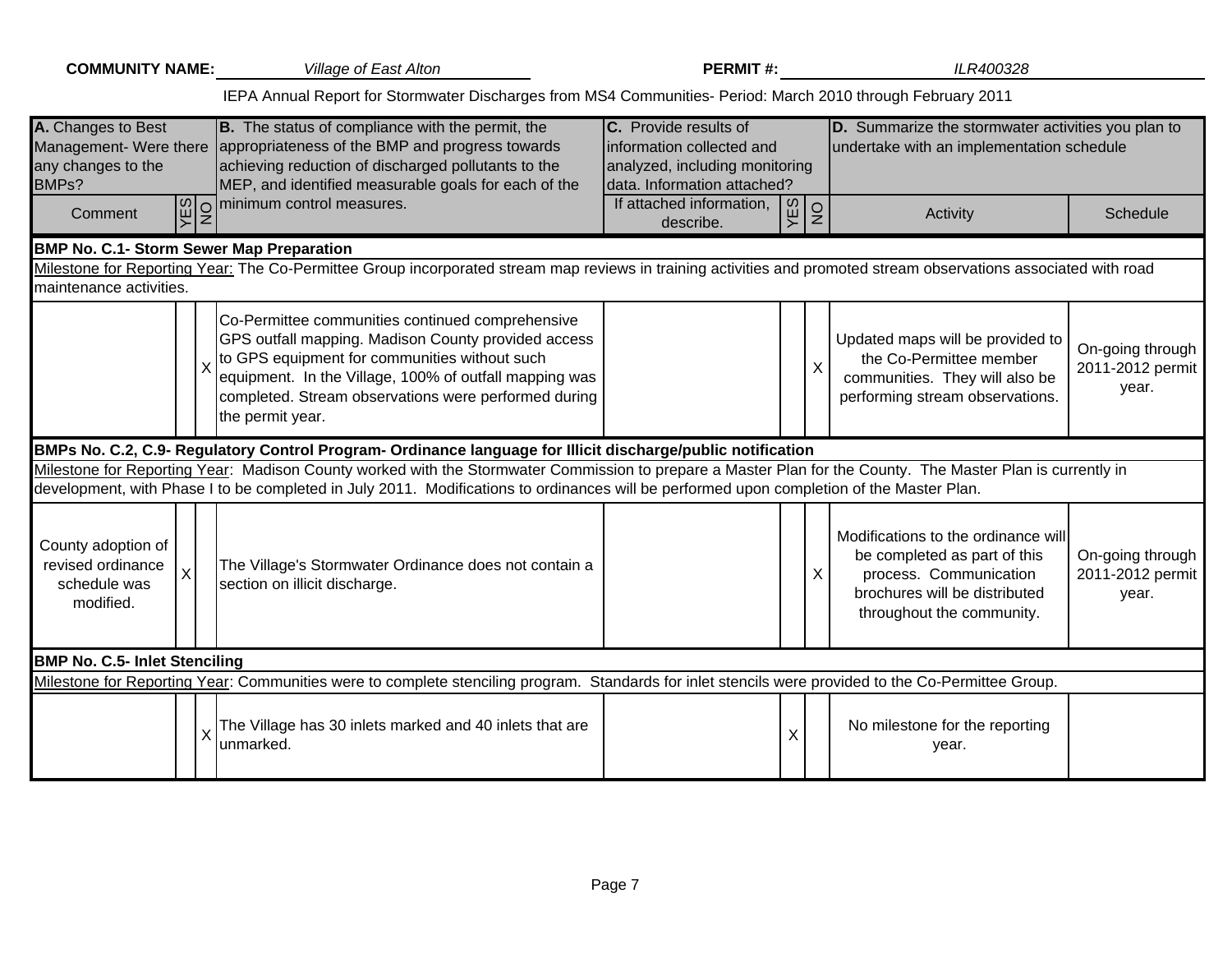| <b>COMMUNITY NAME:</b>                            | <b>Village of East Alton</b>                                                                                                                                                                                                                                            | <b>PERMIT#:</b>                                                                                                     |           |               | ILR400328                                                                                                                                                                                                                                                                                                                                       |                                                                                                                                                                      |
|---------------------------------------------------|-------------------------------------------------------------------------------------------------------------------------------------------------------------------------------------------------------------------------------------------------------------------------|---------------------------------------------------------------------------------------------------------------------|-----------|---------------|-------------------------------------------------------------------------------------------------------------------------------------------------------------------------------------------------------------------------------------------------------------------------------------------------------------------------------------------------|----------------------------------------------------------------------------------------------------------------------------------------------------------------------|
|                                                   | IEPA Annual Report for Stormwater Discharges from MS4 Communities- Period: March 2010 through February 2011                                                                                                                                                             |                                                                                                                     |           |               |                                                                                                                                                                                                                                                                                                                                                 |                                                                                                                                                                      |
| A. Changes to Best<br>any changes to the<br>BMPs? | <b>B.</b> The status of compliance with the permit, the<br>Management- Were there appropriateness of the BMP and progress towards<br>achieving reduction of discharged pollutants to the<br>MEP, and identified measurable goals for each of the                        | C. Provide results of<br>information collected and<br>analyzed, including monitoring<br>data. Information attached? |           |               | D. Summarize the stormwater activities you plan to<br>undertake with an implementation schedule                                                                                                                                                                                                                                                 |                                                                                                                                                                      |
| Comment                                           | $\boxed{\omega}{2}$ minimum control measures.                                                                                                                                                                                                                           | If attached information,<br>describe.                                                                               | <b>SA</b> | $\frac{1}{2}$ | Activity                                                                                                                                                                                                                                                                                                                                        | Schedule                                                                                                                                                             |
|                                                   | BMPs No. D.1 and E.2 and D.4 and E.4- Site Plan and Pre-Construction Review Procedures                                                                                                                                                                                  |                                                                                                                     |           |               |                                                                                                                                                                                                                                                                                                                                                 |                                                                                                                                                                      |
|                                                   | Milestone for Reporting Year: Madison County worked with the Stormwater Commission to prepare a Master Plan for the County. The Master Plan is currently in<br>development, with Phase I to be completed in July 2011.                                                  |                                                                                                                     |           |               |                                                                                                                                                                                                                                                                                                                                                 |                                                                                                                                                                      |
|                                                   | The Village's Stormwater Ordinance does not contain<br>X sections on construction site and post-construction site<br>run-off issues.                                                                                                                                    |                                                                                                                     |           | $\sf X$       | No milestone for the reporting<br>year.                                                                                                                                                                                                                                                                                                         | On-going through<br>2011-2012 permit<br>year.                                                                                                                        |
| <b>BMP No. D.5- Stormwater Hotline</b>            |                                                                                                                                                                                                                                                                         |                                                                                                                     |           |               |                                                                                                                                                                                                                                                                                                                                                 |                                                                                                                                                                      |
|                                                   | Milestone for Reporting Year: Madison County continued to maintain a stormwater hotline number to address public concerns related to stormwater issues.                                                                                                                 |                                                                                                                     |           |               |                                                                                                                                                                                                                                                                                                                                                 |                                                                                                                                                                      |
|                                                   | Madison County received 96 hotline calls during the<br>X reporting period. Many complaints are addressed by<br>the communities prior to calls to the hotline.                                                                                                           |                                                                                                                     |           | X             | Madison County will continue to<br>provide support to communities<br>with communicating hotline<br>requests.                                                                                                                                                                                                                                    | On-going through<br>2011-2012 permit<br>year.                                                                                                                        |
|                                                   | BMPs No. D.6 and E.5- Training for Construction Site Inspectors                                                                                                                                                                                                         |                                                                                                                     |           |               |                                                                                                                                                                                                                                                                                                                                                 |                                                                                                                                                                      |
|                                                   | Milestone for Reporting Year: Madison County assisted in planning an Erosion Workshop to promote BMP construction practices.                                                                                                                                            |                                                                                                                     |           |               |                                                                                                                                                                                                                                                                                                                                                 |                                                                                                                                                                      |
|                                                   | The Erosion and Sediment Control Workshop was held<br>on October 15, 2010 at Lewis and Clark Community<br>X College. This workshop covered different alternatives in<br>controlling construction site erosion. The Village sent<br>two representatives to the Workshop. | Summary of Erosion<br>Workshop - See Page<br>11.                                                                    | X.        |               | Madison County offered a<br>CESSWI review and exam course<br>to Co-Permittee members and<br>other communities and<br>individuals. The County paid for<br>application and instructor fees.<br>The test was proctored by an<br>employee of the County Soil and<br>Water District. 18 people, 10 from<br>the Co-Permittee Group, took the<br>exam. | The review class<br>was held on March<br>17, 2011 with the<br>test on March 18.<br>Both were held at<br>the County<br>Administration<br>Building in<br>Edwardsville. |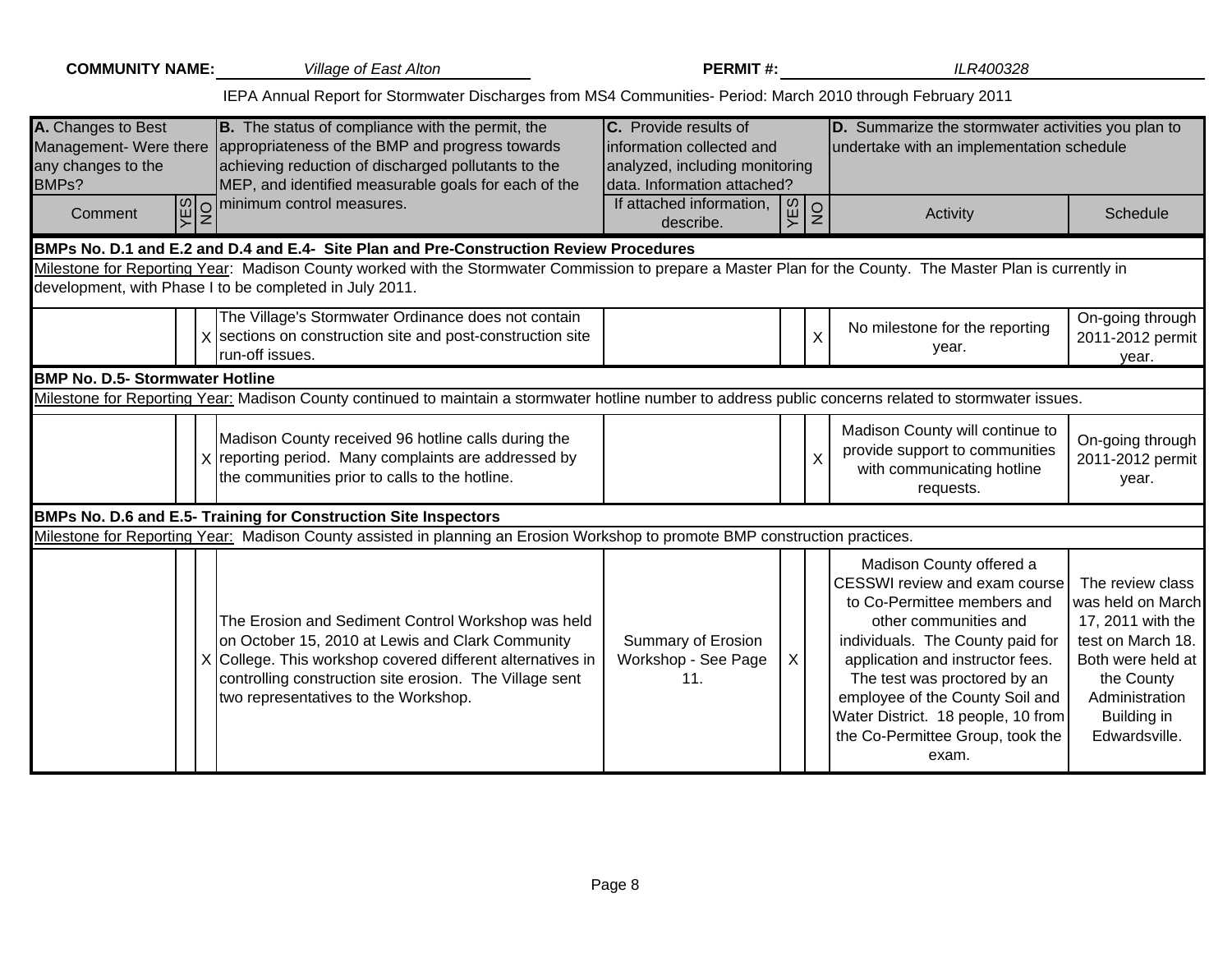| <b>COMMUNITY NAME:</b>                            | <b>Village of East Alton</b>                                                                                                                                                                                                                                                                                                                                                                         | <b>PERMIT#:</b>                                                                                                             |                | ILR400328                                                                                                             |                                               |
|---------------------------------------------------|------------------------------------------------------------------------------------------------------------------------------------------------------------------------------------------------------------------------------------------------------------------------------------------------------------------------------------------------------------------------------------------------------|-----------------------------------------------------------------------------------------------------------------------------|----------------|-----------------------------------------------------------------------------------------------------------------------|-----------------------------------------------|
|                                                   | IEPA Annual Report for Stormwater Discharges from MS4 Communities- Period: March 2010 through February 2011                                                                                                                                                                                                                                                                                          |                                                                                                                             |                |                                                                                                                       |                                               |
| A. Changes to Best<br>any changes to the<br>BMPs? | <b>B.</b> The status of compliance with the permit, the<br>Management- Were there   appropriateness of the BMP and progress towards<br>achieving reduction of discharged pollutants to the<br>MEP, and identified measurable goals for each of the                                                                                                                                                   | <b>C.</b> Provide results of<br>information collected and<br>analyzed, including monitoring<br>Idata. Information attached? |                | D. Summarize the stormwater activities you plan to<br>undertake with an implementation schedule                       |                                               |
| Comment                                           | $\Omega$ minimum control measures.                                                                                                                                                                                                                                                                                                                                                                   | If attached information,<br>YES<br>describe.                                                                                | $\overline{2}$ | Activity                                                                                                              | Schedule                                      |
| <b>BMP No. F.1- Employee Training Program</b>     |                                                                                                                                                                                                                                                                                                                                                                                                      |                                                                                                                             |                |                                                                                                                       |                                               |
|                                                   | Milestone for Reporting Year: The Co-Permittee group conducted a site visit of the Madison County Highway Department to discuss potential sources of pollution from<br>municipal operations and best management practices to minimize pollution. The training course also covered MS4 documentary requirements and green infrastructure<br>topics, including the recently implemented grant program. |                                                                                                                             |                |                                                                                                                       |                                               |
|                                                   | The Village sent two representatives to the Operations<br>Training. Training focused on BMPs and documentation<br>requirements. Green infrastructure ideas and practices<br>were also discussed at this and other Co-Permittee<br>meetings and in monthly newsletters distributed to<br>community representatives.                                                                                   |                                                                                                                             |                | The Co-Permittee Group will hold<br>an Operations Training class as<br>part of continuing education<br>opportunities. | On-going through<br>2011-2012 permit<br>year. |
|                                                   | BMP No. F.6- Other Municipal Operations Controls- Standard Operating Procedures                                                                                                                                                                                                                                                                                                                      |                                                                                                                             |                |                                                                                                                       |                                               |
| to review and update requirements.                | Milestone for Reporting Year: Operation procedures for street department activities were reviewed and modified when needed. Co-Permittee meetings included reference                                                                                                                                                                                                                                 |                                                                                                                             |                |                                                                                                                       |                                               |
|                                                   | Stormwater operation procedures for the street<br>$\chi$ department were reviewed on January 7, 2011 and no<br>modifications were made.                                                                                                                                                                                                                                                              |                                                                                                                             | X              | Operation procedures are<br>reviewed annually.                                                                        | On-going through<br>2011-2012 permit<br>year. |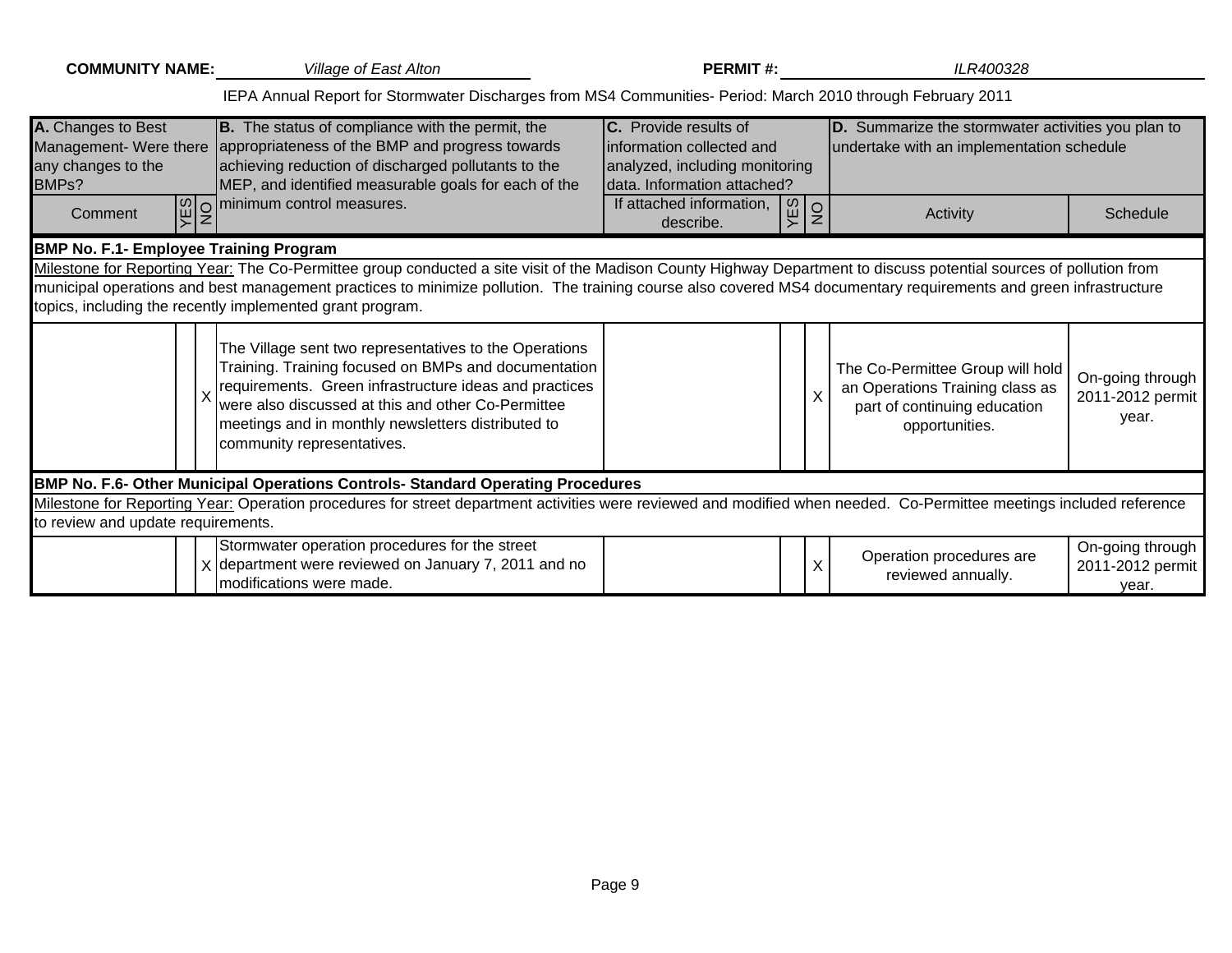| <b>COMMUNITY NAME:</b> | Village of East Alton                                                                                                  | PERMIT#:                      | ILR400328                                                                                                                                                                                                                                                                                                                                                                                                                                                                                                                                                                                                                                                                                                                                                                                                                                                                                                                                                                                                                                                                                                                  |  |
|------------------------|------------------------------------------------------------------------------------------------------------------------|-------------------------------|----------------------------------------------------------------------------------------------------------------------------------------------------------------------------------------------------------------------------------------------------------------------------------------------------------------------------------------------------------------------------------------------------------------------------------------------------------------------------------------------------------------------------------------------------------------------------------------------------------------------------------------------------------------------------------------------------------------------------------------------------------------------------------------------------------------------------------------------------------------------------------------------------------------------------------------------------------------------------------------------------------------------------------------------------------------------------------------------------------------------------|--|
|                        |                                                                                                                        |                               | IEPA Annual Report for Stormwater Discharges from MS4 Communities- Period: March 2010 through February 2011                                                                                                                                                                                                                                                                                                                                                                                                                                                                                                                                                                                                                                                                                                                                                                                                                                                                                                                                                                                                                |  |
|                        |                                                                                                                        | <b>ADDITIONAL INFORMATION</b> |                                                                                                                                                                                                                                                                                                                                                                                                                                                                                                                                                                                                                                                                                                                                                                                                                                                                                                                                                                                                                                                                                                                            |  |
| <b>BMP A.5</b>         | Classroom Educational Materials - Water Festival and Dive-In Festival                                                  |                               |                                                                                                                                                                                                                                                                                                                                                                                                                                                                                                                                                                                                                                                                                                                                                                                                                                                                                                                                                                                                                                                                                                                            |  |
|                        |                                                                                                                        |                               | The annual Water Stewardship Festival was held at Lewis & Clark Community College in Godfrey, IL on September 16, 2010. 444 fifth grade students (408 from Madison County)<br>and 42 teachers and chaperones took part in the event, that is now heading into it's ninth year. The event was sponsored by Madison County and a representative from the County's<br>Stormwater Office was on hand to give a presentation to the students on stormwater issues. Brochures on solutions to reducing stormwater pollution and rulers and pencils displaying<br>the stormwater hotline were handed out. Illinois American Water sponsored a booth and discussed water quality issues to 5-6 groups at the event.<br>The Nature Institute in Godfrey, IL hosted a Dive-In Water Festival on October 22, 2010. Approximately 400 students from Madison, Jersey, Calhoun, and Greene County attended                                                                                                                                                                                                                               |  |
|                        |                                                                                                                        |                               | this event. Topics included water quality and watershed protection. Illinois American Water spoke on water treatment to students at the Dive-In Festival and Water Festival.                                                                                                                                                                                                                                                                                                                                                                                                                                                                                                                                                                                                                                                                                                                                                                                                                                                                                                                                               |  |
| <b>BMP A.5</b>         | Classroom Educational Materials - Mississippi Earthtones Festival                                                      |                               |                                                                                                                                                                                                                                                                                                                                                                                                                                                                                                                                                                                                                                                                                                                                                                                                                                                                                                                                                                                                                                                                                                                            |  |
|                        | vegetarian and vegan food choices, and required vendors to use a sustainable alternative to Styrofoam food containers. |                               | On September 18, 2010, the Sierra Club and Alton Marketplace held the Mississippi Earthtones Festival (MEF) at the Riverfront Amphitheater in Alton. This is an event that has been<br>held for the past four years and this year over 2000 participants attended. The Sierra Club organized 40 educational and art-related booths, a green business "village", two contests,<br>and numerous outdoor activities to keep the crowd engaged, including musical performances and a catfish tournament. The organizers stationed volunteers at the recycle-compost-<br>trash stations (resulting in 90% of the festival's waste being diverted from landfills), purchased wind-energy credits to offset the energy use at the amphitheater, had food vendors offer                                                                                                                                                                                                                                                                                                                                                            |  |
| <b>BMP A.5</b>         | <b>Classroom Educational Materials - Madison County Soil and Water District</b>                                        |                               |                                                                                                                                                                                                                                                                                                                                                                                                                                                                                                                                                                                                                                                                                                                                                                                                                                                                                                                                                                                                                                                                                                                            |  |
|                        | County won the County competition in 2010.                                                                             |                               | The Madison County Soil and Water Conservation District assists with the educational requirements through a number of initiatives. They provide historic aerial maps, flood maps,<br>topography maps, soil type maps, and other data resources. These resources are used by students, developers, environmental and engineering firms, and individuals. The Soil<br>Survey for Madison County was digitized in 2002 and is now available at no cost. Each year the Soil and Water District provide monetary awards to the best conservation 4-H project<br>at the Madison County Fair. This has allowed school aged children to learn different methods of conservation and how it could potentially benefit stormwater quality and quantity. The<br>Madison, St. Clair, and Monroe County Soil and Water Districts sponsored an "Envirothon," composed of teams from area high schools. This is an environmental field competition that<br>tests students in six areas of natural resource management. Four schools from Madison and one from St. Clair County took part in the competition. Triad High School in Madison |  |
|                        |                                                                                                                        |                               | The Madison County Soil and Water District also supplies literature to schools and organizations for Earth Day and Arbor Day. The literature includes themes such as conservation<br>and stormwater. Through funding from the Madison County Farm Bureau, the University of Illinois Extension Office, and the Madison County Soil and Water District, an educational<br>coordinator works to deliver presentations and supply schools with literature related to stormwater pollution. During the 2010-2011 school year, presentations were given to 97 fourth<br>grade classes at 34 different Madison County Schools. The presentation is titled Conservation, Agricultural Resources, and Environmental Education (CAREE).                                                                                                                                                                                                                                                                                                                                                                                             |  |
| <b>BMP B.6</b>         | <b>Community Events - HHW and Electronics Recycling</b>                                                                |                               |                                                                                                                                                                                                                                                                                                                                                                                                                                                                                                                                                                                                                                                                                                                                                                                                                                                                                                                                                                                                                                                                                                                            |  |
|                        |                                                                                                                        |                               | Throughout the year, Madison County sponsored many community events that could positively impact stormwater quality. These activities encourage public participation to prevent<br>pollutants from getting into the sanitary and storm sewer system. A household hazardous waste collection event was held May 22, 2010 in Maryville, IL. The drive was paid for by<br>Madison County and only open to its residents. Batteries, asbestos, aerosol cans, solvents, antifreeze, used oil, paint, and fluorescent bulbs were among the items dropped off.                                                                                                                                                                                                                                                                                                                                                                                                                                                                                                                                                                    |  |
|                        | were dropped off. The drive in Alton netted 0.575 tons.                                                                |                               | On July 9 and 10, 2010, Madison County held a free electronics collection at the former Wood River Hospital in Wood River. The first date was held for clearing of excess and<br>outdated material located at the Wood River facility. The facility was in the process of being converted into the Madison County Health Department. Five school districts also<br>participated on July 9 for the free drop-off. 32,269 pounds of computers, monitors, televisions, printers, and other items were dropped off on that day. On July 10, the event was<br>opened for all County residents. 228 cars dropped off 24,393 pounds of electronics. On October 16, 2010, another electronics collection event was held in Edwardsville, IL. County<br>residents dropped off 101,515 pounds of electronics. The Sierra Club also sponsored an electronics recycling drive in two Madison County communities: Alton and Collinsville. The<br>drives collected items such as appliances, car batteries, computers, phones, home electronics, and lawn mowers. The drive in Collinsville was attended by 130 cars and over 15 tons    |  |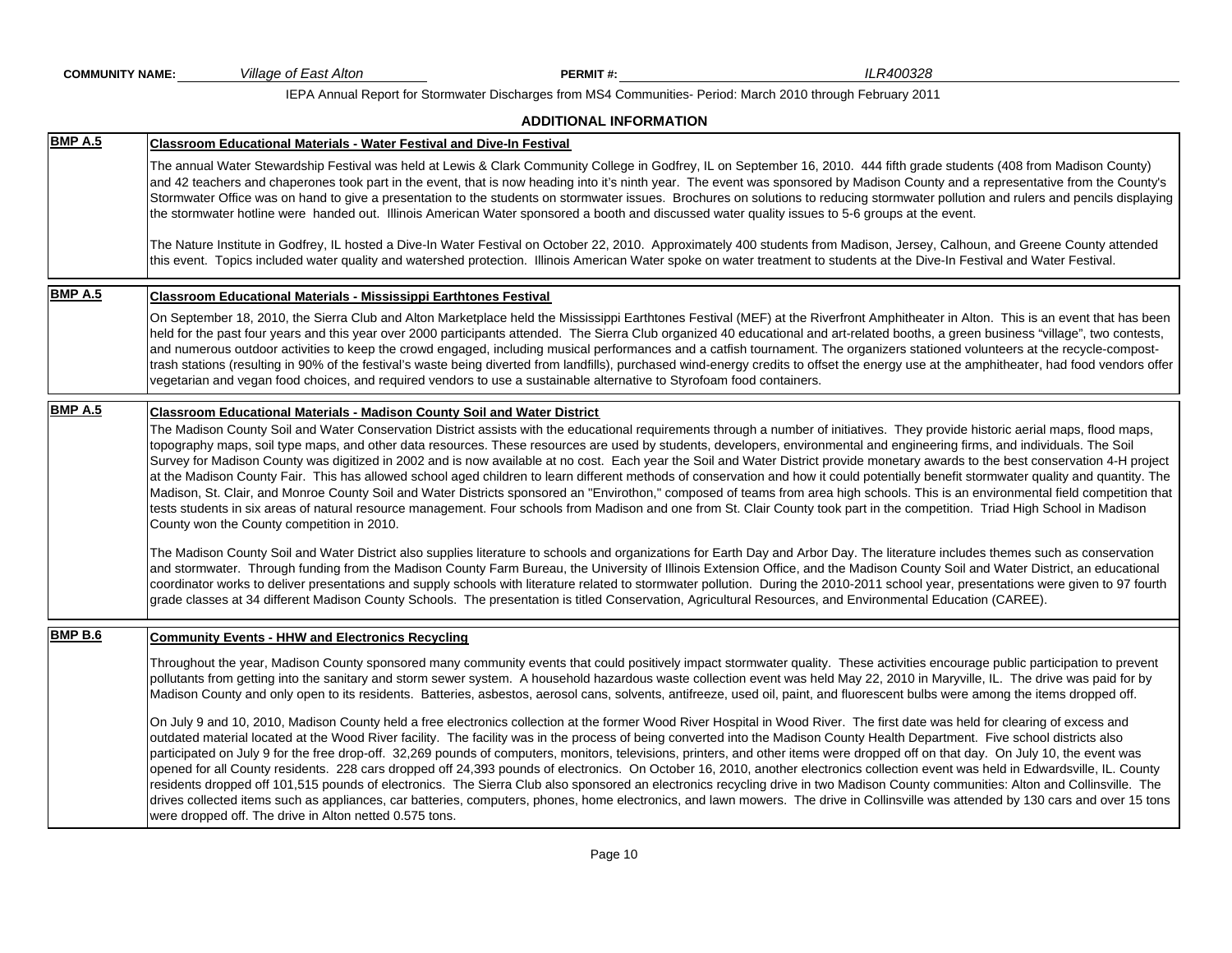*Village of East Alton* **PERMIT #:** *ILR400328*

IEPA Annual Report for Stormwater Discharges from MS4 Communities- Period: March 2010 through February 2011

#### **ADDITIONAL INFORMATION**

| <b>BMP B.6</b>           | <b>Community Events - Tire, Medicine, and Miscellaneous Recycling</b>                                                                                                                                                                                                                                                                                                                                                                                                                                                                                                                                                                                                                                                                                                                                                                                                                             |
|--------------------------|---------------------------------------------------------------------------------------------------------------------------------------------------------------------------------------------------------------------------------------------------------------------------------------------------------------------------------------------------------------------------------------------------------------------------------------------------------------------------------------------------------------------------------------------------------------------------------------------------------------------------------------------------------------------------------------------------------------------------------------------------------------------------------------------------------------------------------------------------------------------------------------------------|
|                          | The Madison County Tire Collection was held on April 16 and 17, 2010 at the County Nike Facility in Alhambra. It was open to any County resident. Approximately 15,500 tires were<br>dropped weighing 155.54 tons. The Highway Department was instrumental in the planning, implementation, and manpower in this project. On April 20, 2010, a tire collection event<br>was held for government units in the County. The County paid for contractor pickup for resident drop offs and the IEPA paid for government drop offs.                                                                                                                                                                                                                                                                                                                                                                     |
|                          | Six area locations in the county accepted unused pharmaceuticals from April to September 2010. 372 pounds were collected and burned by a contractor. A Christmas tree collection<br>event was held at 34 locations open to the public. 29 municipalities participated in drop-offs or curb pick-ups. 1,559 trees were collected and properly disposed of during the event.                                                                                                                                                                                                                                                                                                                                                                                                                                                                                                                        |
|                          | Seven drop-off locations were used by residents of the County to recycle items such as: paper, cardboard, plastic, and glass bottles. Over 1,091 tons of recyclable materials were<br>collected from these drop-off points. This represents almost 200 tons more than what was collected in 2009. The Sierra Club also planted 200 trees in the Metro East with help from<br>4 public entities. The Club donated the native Illinois Trees and coordinated plantings at five schools in the Alton Public District #11, the Oblate Novitiate's Forest Legacy Land<br>(Godfrey, IL), the Godfrey Parks and Recreation District, and the Arlington Greens Golf Course/Wetland Project (Alton, IL).                                                                                                                                                                                                   |
| <b>BMP B.6 &amp; C.5</b> | Review of Annual Stream Cleanup Day & River Cleanup                                                                                                                                                                                                                                                                                                                                                                                                                                                                                                                                                                                                                                                                                                                                                                                                                                               |
|                          | On October 8, 2010, the County cleaned a section of the 63 acre wetland near Horseshoe Lake as part of the Stream Cleanup Day. 11 bags of trash were removed. The County<br>provided collection bags, gloves, shirts, and assisted communities with coordination of the event. Each participating community was responsible for disposal of general trash. In<br>March 2010, a River Road Clean Up was hosted by the Sierra Club in Madison County. 34 bags of garbage and 31 bags of recyclables were collected. In September 2010, the<br>Sierra Club hosted a River Cleanup for the Mississippi River in Alton, IL. From boats, volunteers were shuttled to islands and shores to remove trash and debris. Approximately 2 tons<br>of trash was collected including 82 bags of recyclables, 14 tires, 3 propane tanks, 4 barrels, 2 refrigerators, 4 patio chairs, 6 buckets, and other items. |
| <b>BMP C.5</b>           | <b>County-wide Flood Management</b>                                                                                                                                                                                                                                                                                                                                                                                                                                                                                                                                                                                                                                                                                                                                                                                                                                                               |
|                          | Through a continuing grant from the United States Department of Labor, Madison County hired a crew to clean-up streams and rivers through June 2010. Log jams were broken up<br>and removed through the use of chainsaws and brush was burned according to submitted burn permits. Communities had the option of scheduling the crew to assist in cleaning up<br>their waterways. The grant lasted for over two years and removed over 1,500 tires, 500 bags of trash and a number of large items such as appliances and building materials.                                                                                                                                                                                                                                                                                                                                                      |
| <b>BMP D.6 &amp; E.5</b> | <b>Construction Site Training</b>                                                                                                                                                                                                                                                                                                                                                                                                                                                                                                                                                                                                                                                                                                                                                                                                                                                                 |
|                          | On October 15, 2010, the Erosion and Sediment Control Workshop was held at the Tempe Building on the campus of Lewis and Clark Community College in Godfrey, IL. The event<br>was sponsored by the Madison, Jersey, Monroe, and St. Clair County Soil and Water Conservation Districts. Presentations were given on seeding techniques, new stormwater<br>regulations, measuring turbidity, and the Illinois Urban Manual by a member of the Illinois SWCDs. An afternoon session consisted of a tour of the new Confluence Field Station in<br>Alton, IL. 135 people attended the event, many of which included Co-Permittee Communities.                                                                                                                                                                                                                                                        |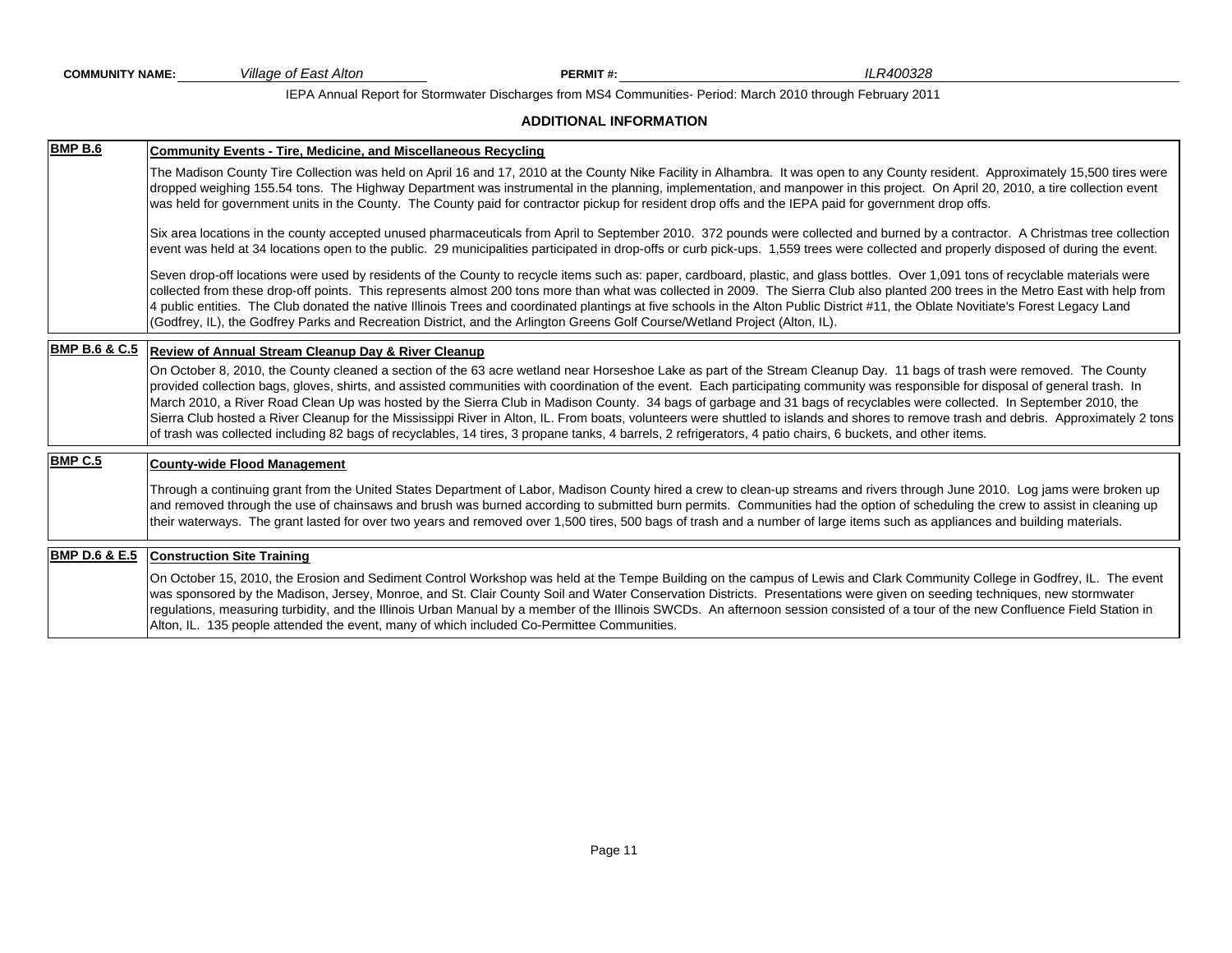# **ADDITIONAL COMMUNITY ACTIVITIES**

# Community Name: **Village of East Alton** Permit #: **ILR400328**

List any additional community-sponsored activities performed between March 2010 and March 2011 not listed in *Notice of Intent (NOI)* submittal, but which addresses one of the six minimum control measures:

Through Madison County's sponsored Christmas tree recycling drive, the Village collected 93 trees.

The Village participated in the County's tire collection day by recycling 70 tires. Most were picked up out of streams and ditches by Village crews during normal work activities, while some were dropped off by residents.

The Village picked up 160 tons of recyclables from residents during the permit year.

A 20 cubic yard dumpster is kept at the street department and used for trash picked up out of the ditches and roadways. Debris is disposed of weekly. A 30 cubic yard dumpster is used for yard waste and a 40 cubic yard dumpster is used for street sweeping.

The Village spent 528 hours street sweeping during the permit year. Forty-two catch basins were cleaned within the permit year.

Fifteen trees were planted by the Village.

The Village's Public Works Director serves on the Madison County Stormwater Commission.

Circle which minimum control measure addressed:

- 1. Public Education and Outreach
- 2. Public Participation/Involvement
- 4. Construction Site Runoff Control



3. Illicit Discharge Detection & Elimination

6. Pollution Prevention/Good Housekeeping